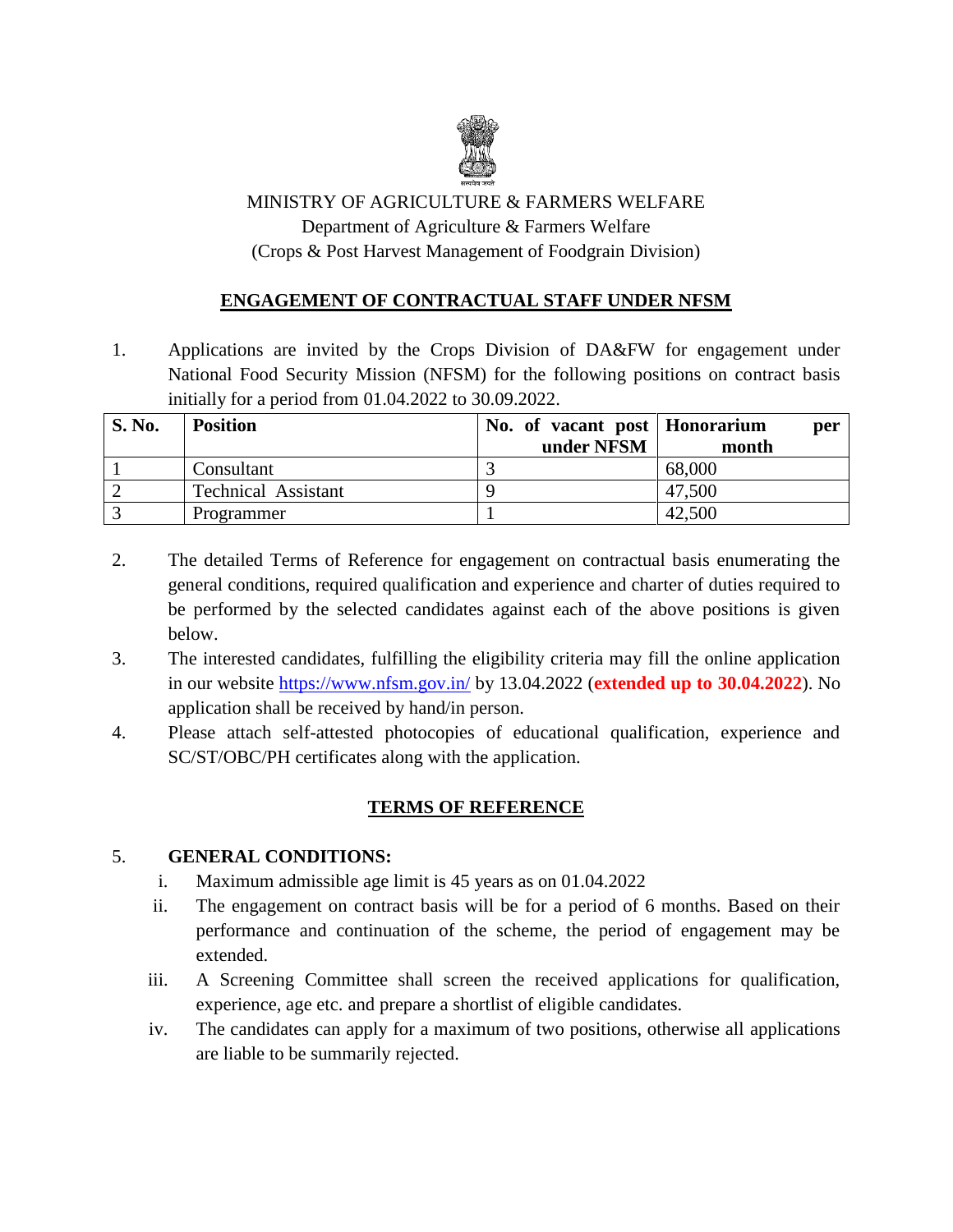- v. The shortlisted candidates shall be called for a personal interview and they may also have to give a short written examination or a Power Point presentation on an assigned topic on the spot.
- vi. The serving contract employees in DA&FW having similar experience and requisite qualifications and age etc can also apply.
- vii. The shortlisted candidates called for personal interview shall be required to bring/produce original certificates of educational qualification, experience SC/ST/OBC/PH certificates at the time of interview.
- viii. No TA/DA will be admissible for attending interview. The selected candidates shall also not be entitled for accommodation, medical reimbursement, dearness allowance etc but would be paid a consolidated amount as shown against each position in SN 1 above.
- ix. The selected candidate will be given an offer of appointment asking him/her to report after furnishing a non-disclosure undertaking.
- x. In case of unsatisfactory performance, the selected candidate will be given a notice of 30 days prior to his/her services and in that case offer will be given to the next candidate on the panel.
- xi. The selected candidates shall be eligible for 8 days' leave in a calendar year on prorata basis. No remuneration for the period of absence in excess of the admissible leave will be paid and any unavailed leave/leaves shall be lapse.
- xii. TDS as admissible shall be deducted from the monthly remuneration of the selected candidates. A TDS certificate shall be issued by the concerned DDO on demand.
- xiii. The engagement of a fresh candidate shall not confer any right for regular or continuous employment in the Department and engagement of a retired employee will not be considered as a case of re-employment.
- xiv. The selected candidate should have good communication and interpersonal skills and should be of pleasing personality and manners to work in a Department of the government.
- xv. Biometric attendance of selected candidates will be compulsory.
- xvi. DA&FW reserves the right to accept or reject any number of applications and withdraw any vacancy without assigning any reason.
- xvii. Last date for receipt of applications is **13.04.2022 (extended up to 30.04.2022).**

# **6. REQUIRED QUALIFICATION & EXPERIENCE AGAINST EACH POST**

# **6.1 Qualifications for Consultants:**

i. Master's degree in Agronomy/ Agriculture Extension/ Soil Science/ Plant Breeding/ Crop Improvement/ Plant Protection/ or any other agricultural subject/ or M. Tech in Agricultural Engineering or other discipline of agricultural sciences having at least 8 years of field experience in Crop Production/ Mechanization or working as Technical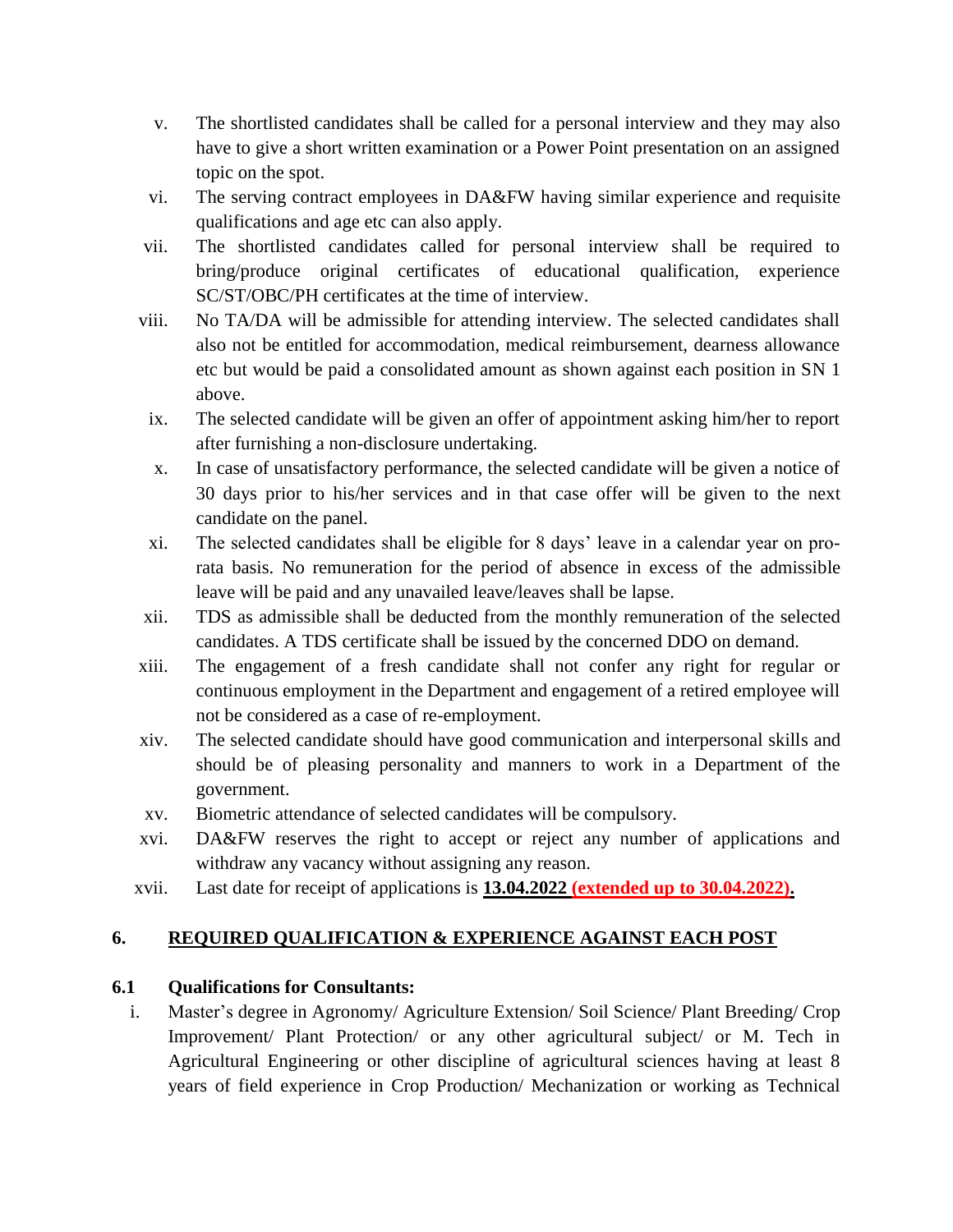Assistants at National Level and State/ District Consultant. Doctorate Degree holders in the field of Agricultural Sciences may be given preference.

- ii. The person should have the ability to motivate and lead the team to motivate and lead the team to achieve the objective of the programme.
- iii. Ability to analyse data and preparation of projects, writing reports/seminar notes/ articles as evidenced by publication in national and international journals.
- iv. The person should have the ability of team leadership & motivation.
- v. Proficiency in computers like MS-Word, Excel, Power Point, Internet etc.

## **6.2 Qualifications for Programmer**

• Master in Computer Application (MCA) from recognized university/ institutes with 2 years' experience in Govt. project in Asp.Net and Sql server.

## **6.3 Qualifications for Technical Assistants (TA)- NFSM/NMOOP**

- i. Master degree in Agronomy/ Soil Science/ Agriculture Extension/ Plant Breeding/ or any other Agriculture subject with specialization in management of field crops.
- ii. Persons with experience of research and extensions will be given preference.
- iii. Proficiency in computers like MS-Word, Excel, Power Point, Internet etc.
- iv. The criteria of required qualification/ experience may be relaxed for persons already working on contract basis in the relevant field.

# **7. DUTIES REQUIRED TO BE PERFORMED AGAINST EACH POST**

#### **7.1 Duties of Consultants**

- i. To assist Mission Director, NFSM at National Level & State Level in planning execution and monitoring of the programme.
- ii. To visit assigned State periodically to monitor the programme.
- iii. To assist the States in sensitizing the district and field level officers and farmers through workshop.
- iv. To help in developing action plans/ strategic documents of the programme.
- v. To assist the States in developing and implementing convergence with other Schemes/Programmes like RKVY, NHM and MGREGA etc. for judicious use of resources.
- vi. To assist in writing/compiling of crop specific NFSM Annual Report and documentation of success stories for dissemination amongst farmers.
- vii. To make power-point presentation and maintain data to excel sheets.
- viii. Any other duties/tasks assigned by Mission director from time to time.